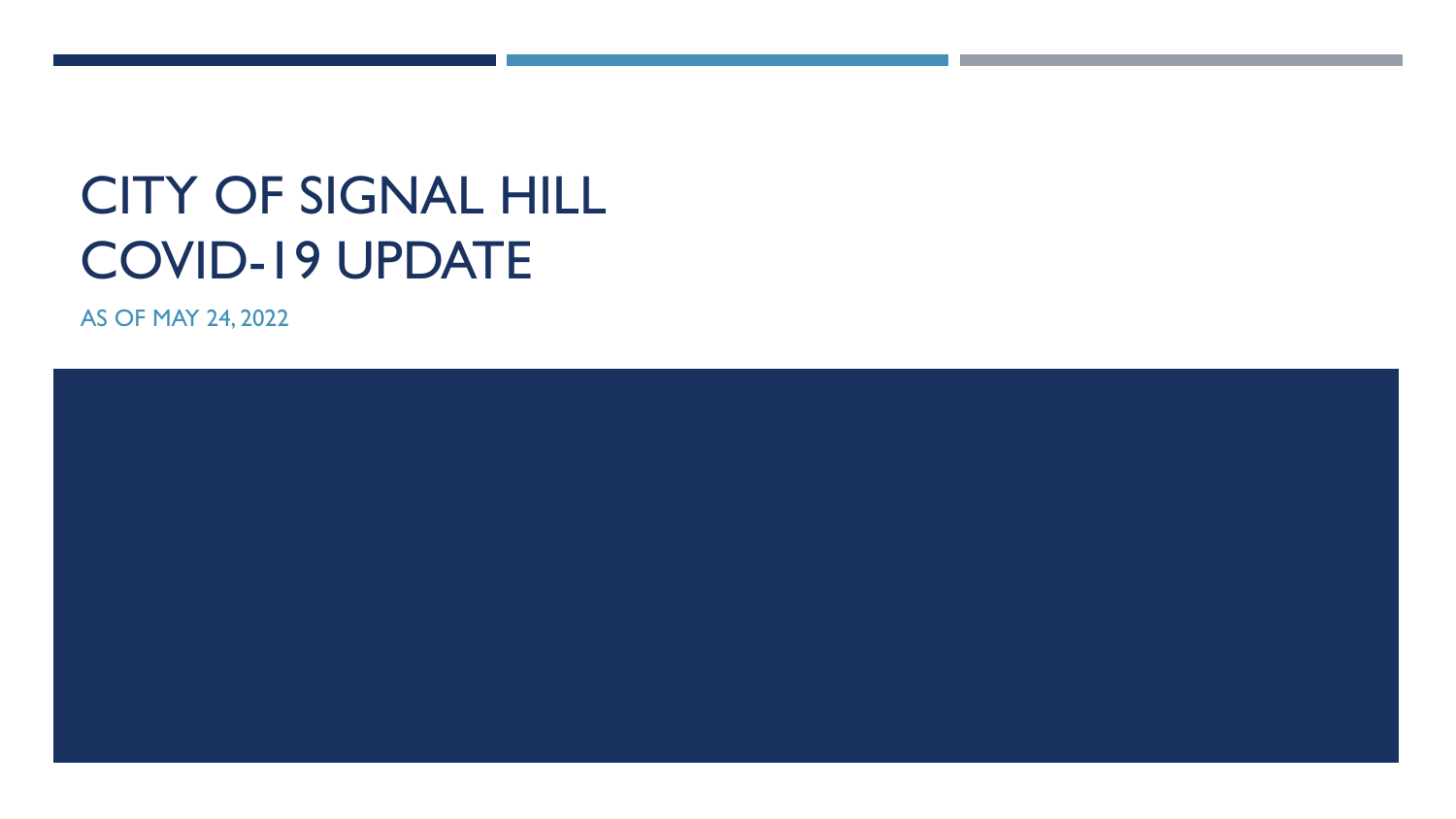#### SIGNAL HILL

- Signal Hill:  $2,965$  (+67) confirmed cases, 13 (+0) deaths
- **Health Officer Order (April 21)** 
	- **LA County is currently experiencing increases in cases and** test positivity rates, and hospitalizations are no longer in decline.
	- **The COVID-19 burden on the County's health care system** is currently at a Low level.
	- **Community transmission continues to be at a Substantial** level based on CDC indicators.
	- The BA.2 subvariant is now the predominant subvariant, and the first two cases of a new subvariant, XE, have been identified in California, but not LA County.

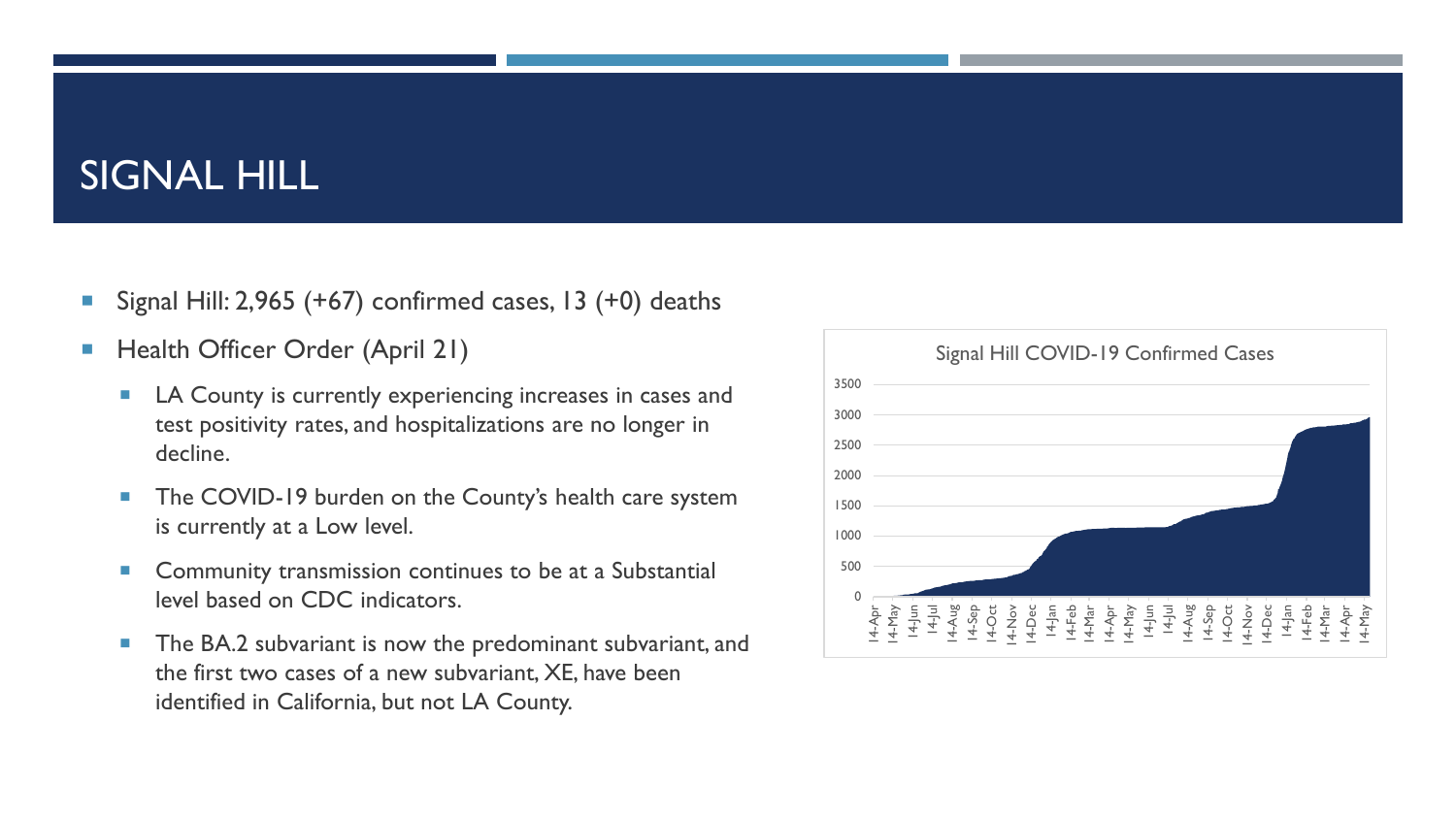## BUSINESS COMMUNITY

- **Businesses can get free supplies of N95s, 3ply surgical** masks, and hand sanitizer
- **Visit PPEUNITE.ORG to sign up**
- **Sponsored by the newly created LA County Economic** and Workforce Development branch

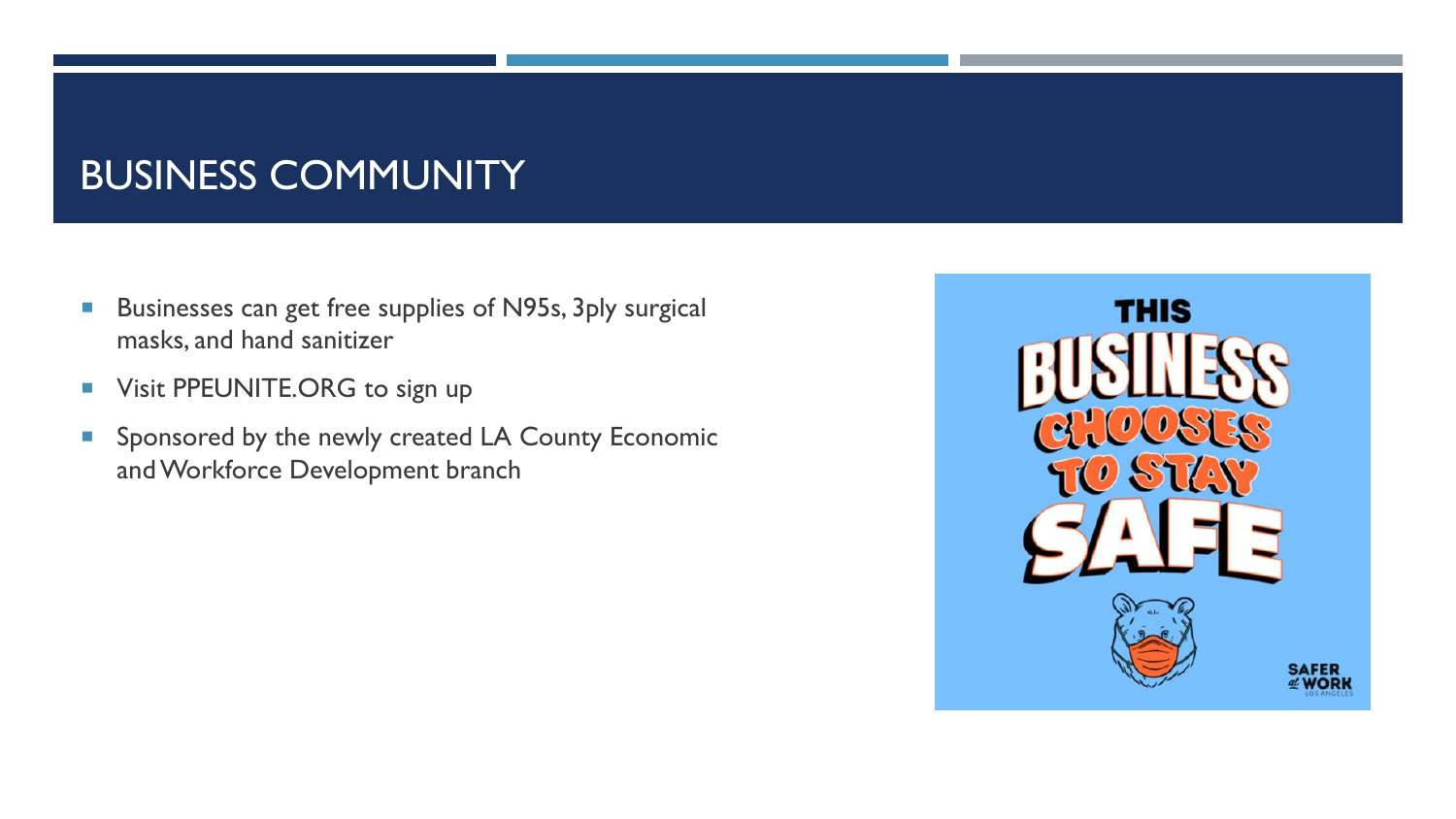#### RESIDENTS

#### **ADD LAYERS OF PROTECTION**

| <b>Primary Vaccine</b>                      |  |
|---------------------------------------------|--|
| <b>Booster</b>                              |  |
| <b>Upgraded Mask</b>                        |  |
| ŧ<br><b>Test</b>                            |  |
| <b>Better Ventilation</b><br><b>Indoors</b> |  |
|                                             |  |

# TREATMENT<br>MEDICINES

If you are at **high risk**, If you are at **night**<br>you may be able to get<br>you meant to help keep you may be able to be you may be able to be gone. treatment to help in the treatment of the hospital.

#### DON'T DELAY: Contact a doctor if you Contact a doctor in y test positive and they<br>symptoms, even if they are mild.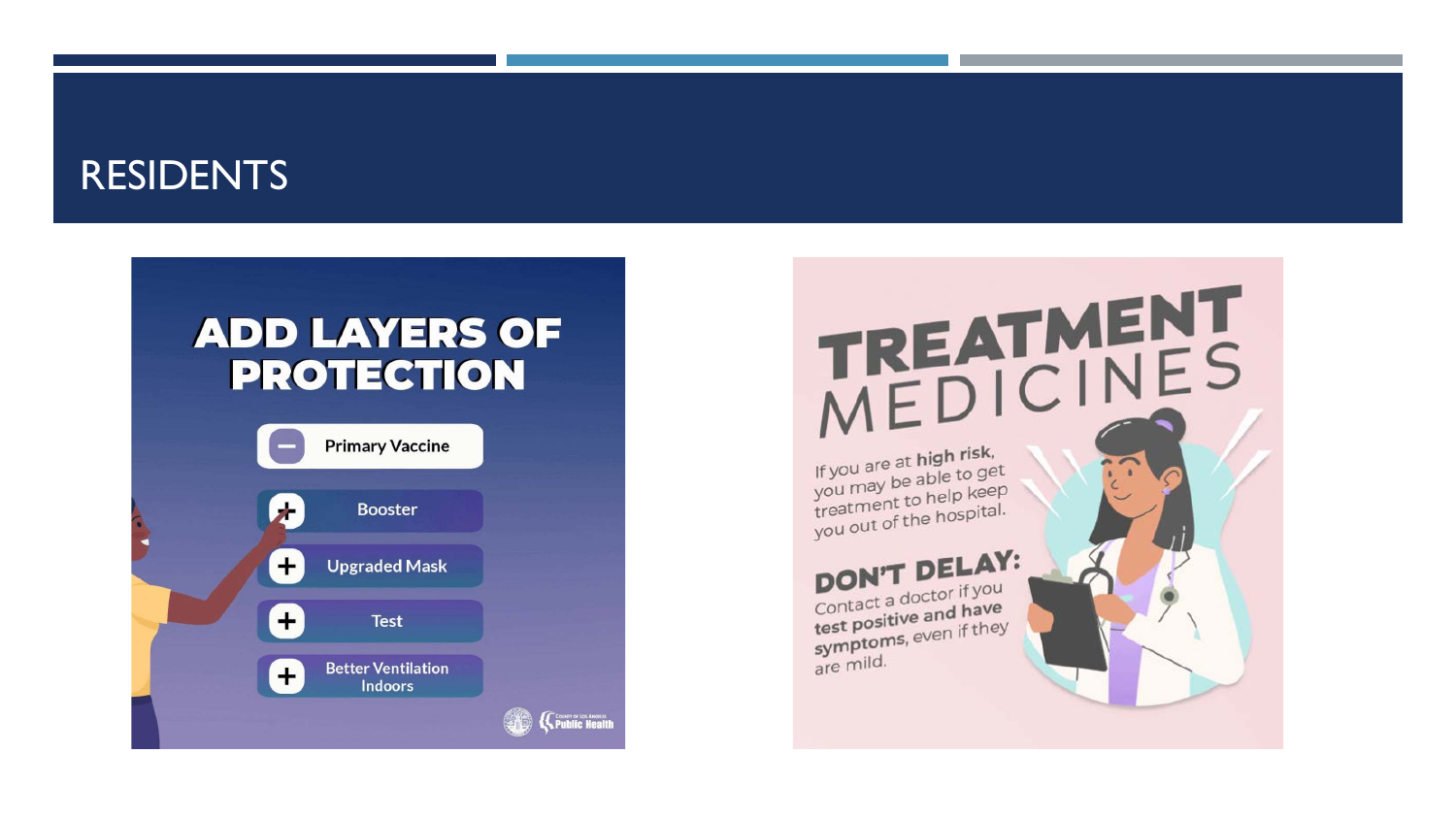#### FREE COVID-19 TESTS

#### **COVIDtests.gov**

#### **Get free at-home COVID-19 tests**

Every home in the U.S. is eligible to order 2 sets of 4 free at-home tests. If you already ordered your first set, order a second today.

**Order Free At-Home Tests** 

Need help placing an order for your at-home tests? Call 1-800-232-0233 (TTY 1-888-720-7489).





- **City Hall Main Floor** (ask for Sarah)
- **Monday Friday 3-4 pm**
- **2** tests per resident



WORKING TOGETHER WE CAN SLOW THE SPREAD. FOR MORE INFORMATION, VISIT WWW.SIGNALHILL.ORG/CORONAVIRUS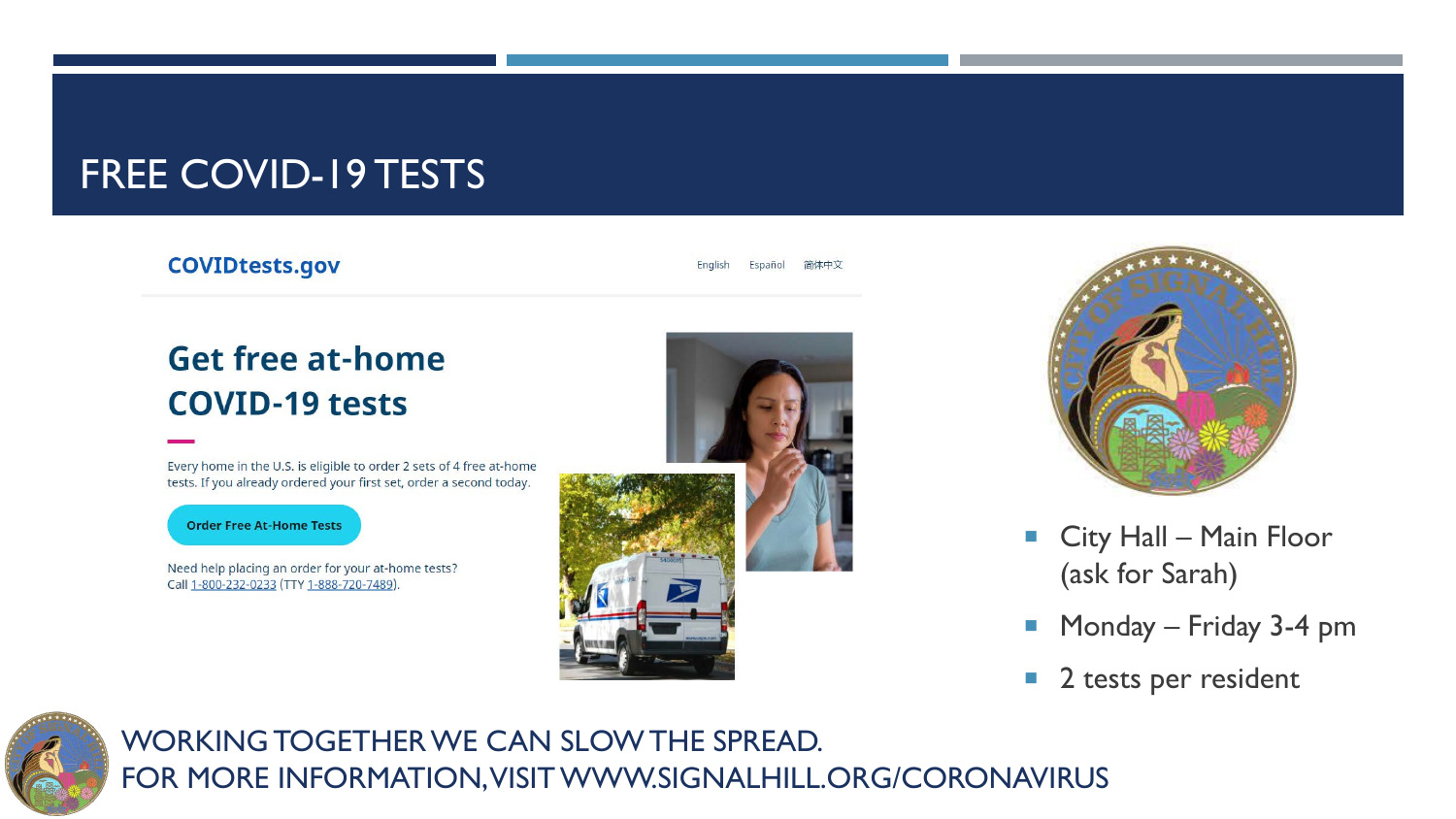## HYBRID CITY MEETINGS

- **Budget Workshop** 
	- **Thursday, May 26**
	- 6:00 p.m.
- **Council Meeting** 
	- **Tuesday, June 14**
	- 7:00 p.m.
- **Commission & Committee Meetings** 
	- **July 2022 (anticipated)**